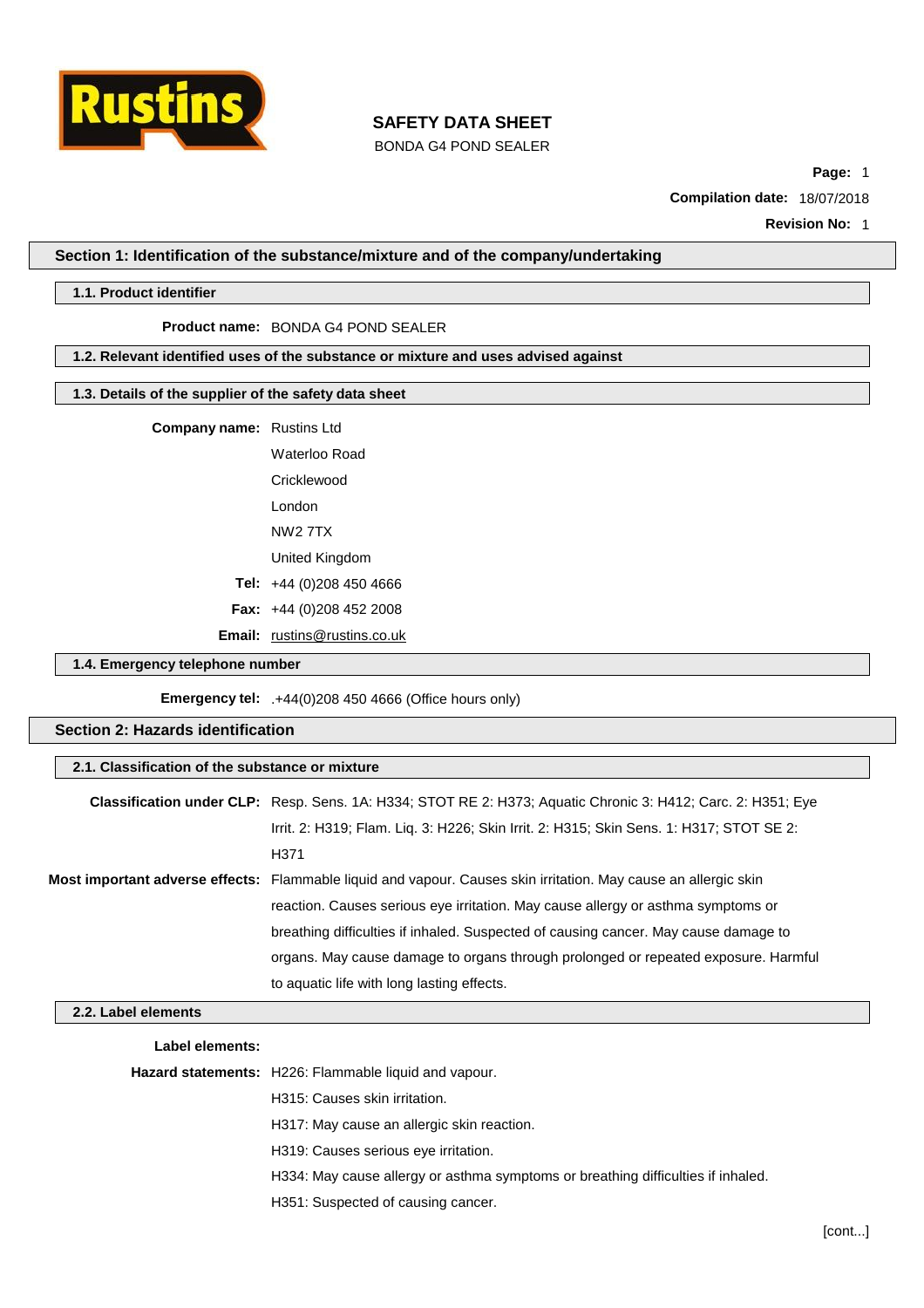## BONDA G4 POND SEALER

H371: May cause damage to organs.

H373: May cause damage to organs through prolonged or repeated exposure.

H412: Harmful to aquatic life with long lasting effects.

**Hazard pictograms:** GHS02: Flame

GHS07: Exclamation mark

GHS08: Health hazard



**Signal words:** Danger

**Precautionary statements:** P210: Keep away from heat, hot surfaces, sparks, open flames and other ignition sources. No smoking. P241: Use explosion-proof equipment. P260: Do not breathe dust/fume/gas/mist/vapours/spray. P280: Wear protective gloves/protective clothing/eye protection/face protection. P308+P311: IF exposed or concerned: Call a POISON CENTER or doctor. P362+P364: Take off contaminated clothing and wash it before reuse.

## **2.3. Other hazards**

**Other hazards:** In use, may form flammable / explosive vapour-air mixture.

PBT: This product is not identified as a PBT/vPvB substance.

## **Section 3: Composition/information on ingredients**

**3.2. Mixtures**

#### **Hazardous ingredients:**

DESMODUR E21

| <b>EINECS</b> | CAS | PBT/WEL | <b>CLP Classification</b>                | Percent |
|---------------|-----|---------|------------------------------------------|---------|
|               |     |         | Eye Irrit. 2: H319; STOT SE 3: H335;     | 50.000% |
|               |     |         | Acute Tox. 4: H332; Skin Irrit. 2: H315; |         |
|               |     |         | Skin Sens. 1: H317; Carc. 2: H351;       |         |
|               |     |         | Aquatic Chronic 3: H412; STOT SE 2:      |         |
|               |     |         | H371; Resp. Sens. 1A: H334; STOT         |         |
|               |     |         | RE 2: H373                               |         |

**Contains:** Isocyantes

### **Section 4: First aid measures**

## **4.1. Description of first aid measures**

**Skin contact:** Remove all contaminated clothes and footwear immediately unless stuck to skin. Wash

immediately with plenty of soap and water.

**Eye contact:** Bathe the eye with running water for 15 minutes.

**Ingestion:** Wash out mouth with water.

**Page:** 2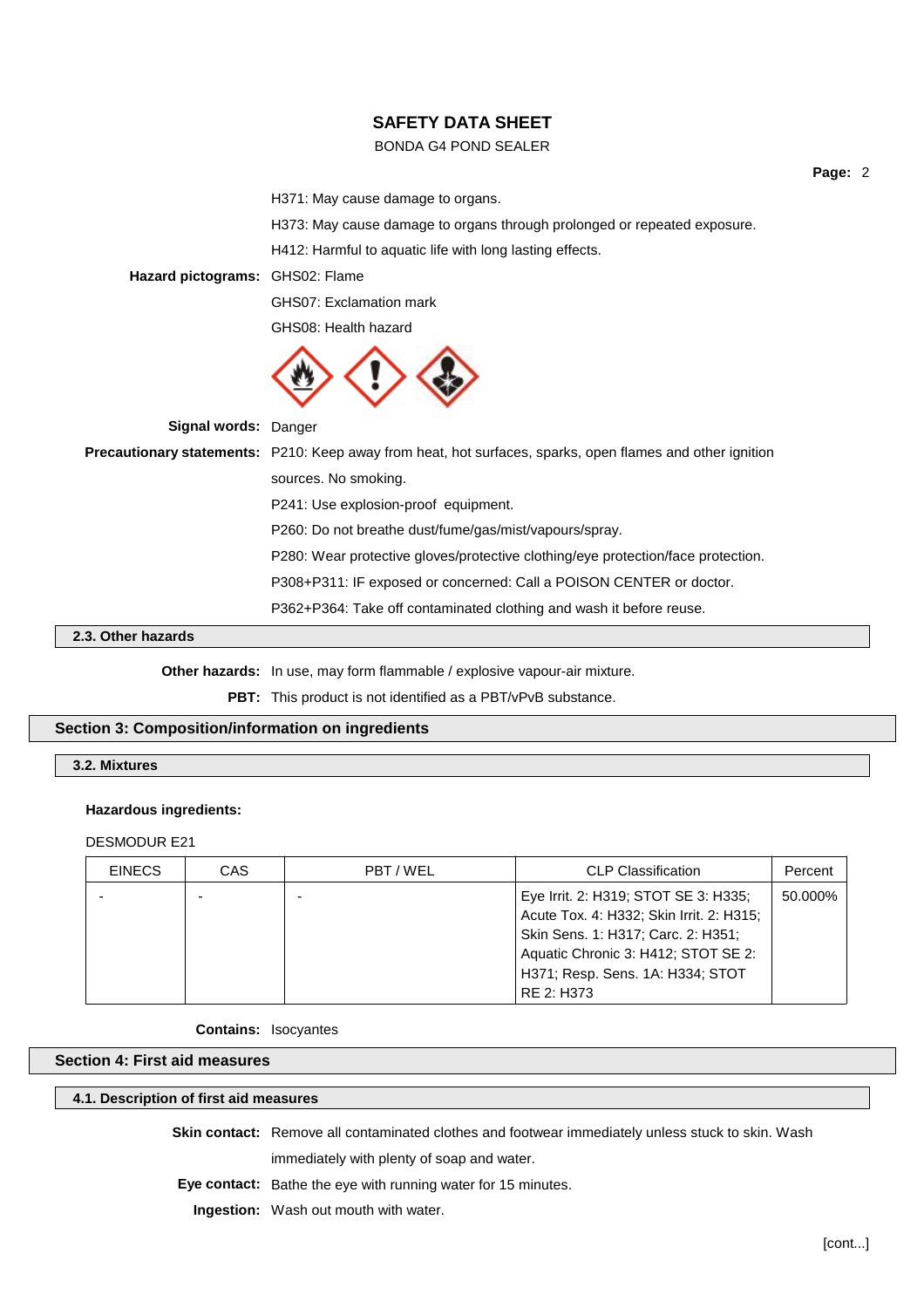## BONDA G4 POND SEALER

**Page:** 3

**Inhalation:** Consult a doctor.

#### **4.2. Most important symptoms and effects, both acute and delayed**

**Skin contact:** There may be mild irritation at the site of contact.

**Eye contact:** There may be irritation and redness.

**Ingestion:** There may be irritation of the throat.

**Inhalation:** No symptoms.

#### **4.3. Indication of any immediate medical attention and special treatment needed**

**Immediate / special treatment:** Not applicable.

## **Section 5: Fire-fighting measures**

**5.1. Extinguishing media**

**Extinguishing media:** Alcohol resistant foam. Water spray. Carbon dioxide. Dry chemical powder.

## **5.2. Special hazards arising from the substance or mixture**

**Exposure hazards:** Flammable. In combustion emits toxic fumes. Forms explosive air-vapour mixture.

## **5.3. Advice for fire-fighters**

**Advice for fire-fighters:** Wear self-contained breathing apparatus. Wear protective clothing to prevent contact with skin and eyes.

## **Section 6: Accidental release measures**

#### **6.1. Personal precautions, protective equipment and emergency procedures**

**Personal precautions:** Refer to section 8 of SDS for personal protection details. Notify the police and fire

brigade immediately. Eliminate all sources of ignition. Turn leaking containers leak-side up to prevent the escape of liquid.

**6.2. Environmental precautions**

**Environmental precautions:** Do not discharge into drains or rivers. Contain the spillage using bunding.

#### **6.3. Methods and material for containment and cleaning up**

**Clean-up procedures:** Absorb into dry earth or sand. Transfer to a closable, labelled salvage container for disposal by an appropriate method. Do not use equipment in clean-up procedure which may produce sparks.

## **6.4. Reference to other sections**

**Reference to other sections:** Refer to section 8 of SDS.

**Section 7: Handling and storage**

### **7.1. Precautions for safe handling**

**Handling requirements:** Smoking is forbidden. Use non-sparking tools. Ensure there is sufficient ventilation of

the area. Avoid the formation or spread of mists in the air.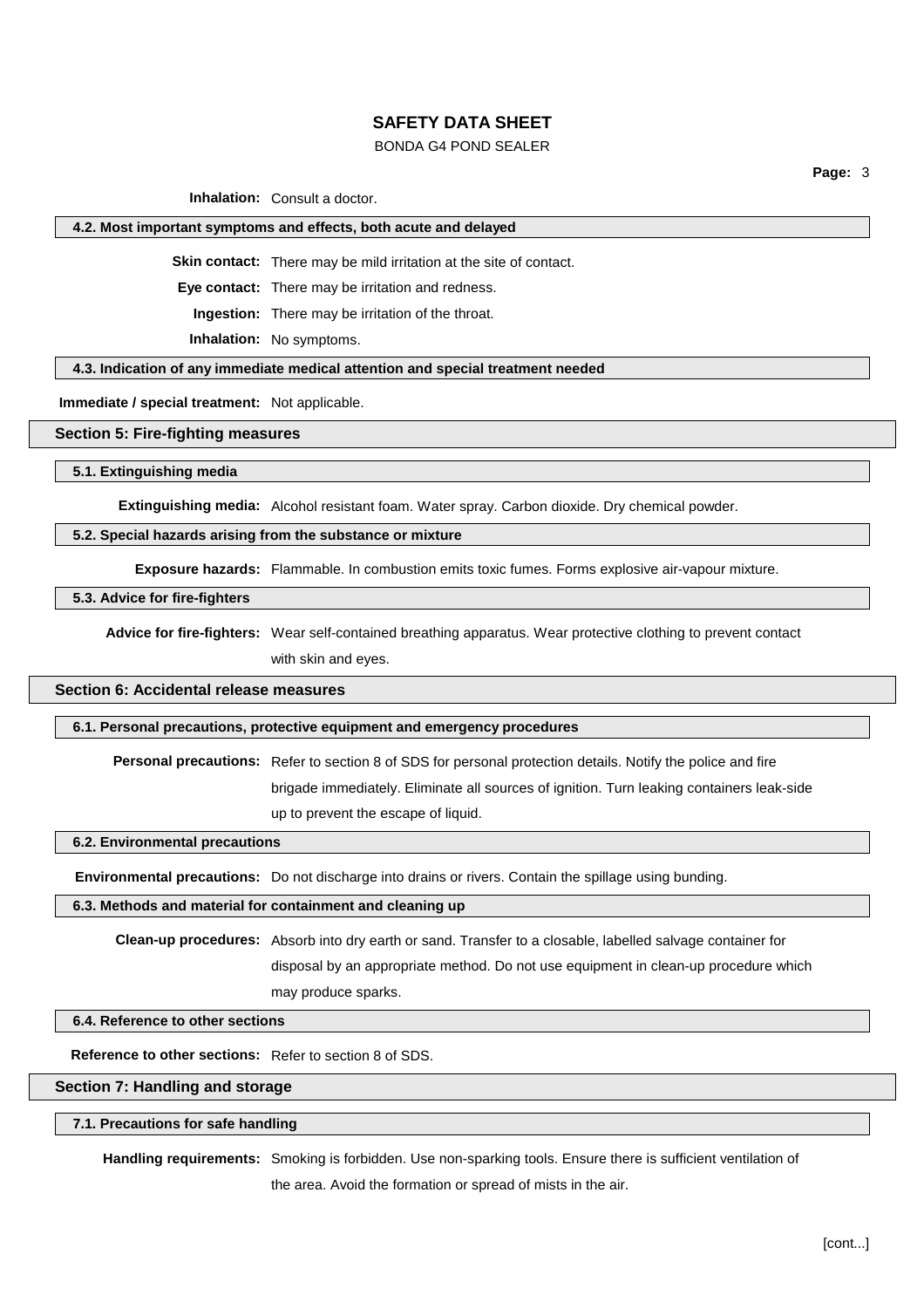## BONDA G4 POND SEALER

### **7.2. Conditions for safe storage, including any incompatibilities**

**Storage conditions:** Store in a cool, well ventilated area. Keep container tightly closed. Keep away from

sources of ignition. Prevent the build up of electrostatic charge in the immediate area.

Ensure lighting and electrical equipment are not a source of ignition.

### **7.3. Specific end use(s)**

**Specific end use(s):** No data available.

## **Section 8: Exposure controls/personal protection**

**8.1. Control parameters**

**Workplace exposure limits:** No data available.

**DNEL/PNEC Values**

**DNEL / PNEC** No data available.

## **8.2. Exposure controls**

**Engineering measures:** Ensure there is sufficient ventilation of the area. Ensure lighting and electrical

equipment are not a source of ignition.

**Respiratory protection:** Respiratory protection not required.

**Hand protection:** Protective gloves.

**Eye protection:** Safety glasses. Ensure eye bath is to hand.

**Skin protection:** Protective clothing.

## **Section 9: Physical and chemical properties**

#### **9.1. Information on basic physical and chemical properties**

|                                                         | <b>State: Liquid</b>                              |                                     |
|---------------------------------------------------------|---------------------------------------------------|-------------------------------------|
|                                                         | <b>Colour:</b> Pale brown                         |                                     |
|                                                         | <b>Odour:</b> Characteristic odour                |                                     |
|                                                         | <b>Evaporation rate:</b> No data available.       |                                     |
|                                                         | <b>Oxidising:</b> No data available.              |                                     |
| <b>Solubility in water:</b> Not miscible                |                                                   |                                     |
|                                                         | <b>Also soluble in:</b> Most organic solvents.    |                                     |
| <b>Viscosity: Viscous</b>                               |                                                   |                                     |
| <b>Boiling point/range °C:</b> No data available.       | <b>Melting point/range °C:</b> No data available. |                                     |
| <b>Flammability limits %: lower:</b> No data available. |                                                   | <b>upper:</b> No data available.    |
| <b>Flash point °C:</b> 23 - 60                          | Part.coeff. n-octanol/water: No data available.   |                                     |
| Autoflammability°C: No data available.                  |                                                   | Vapour pressure: No data available. |
|                                                         | <b>Relative density:</b> No data available.       | $pH:$ Approx. 7                     |
|                                                         | <b>VOC q/I:</b> No data available.                |                                     |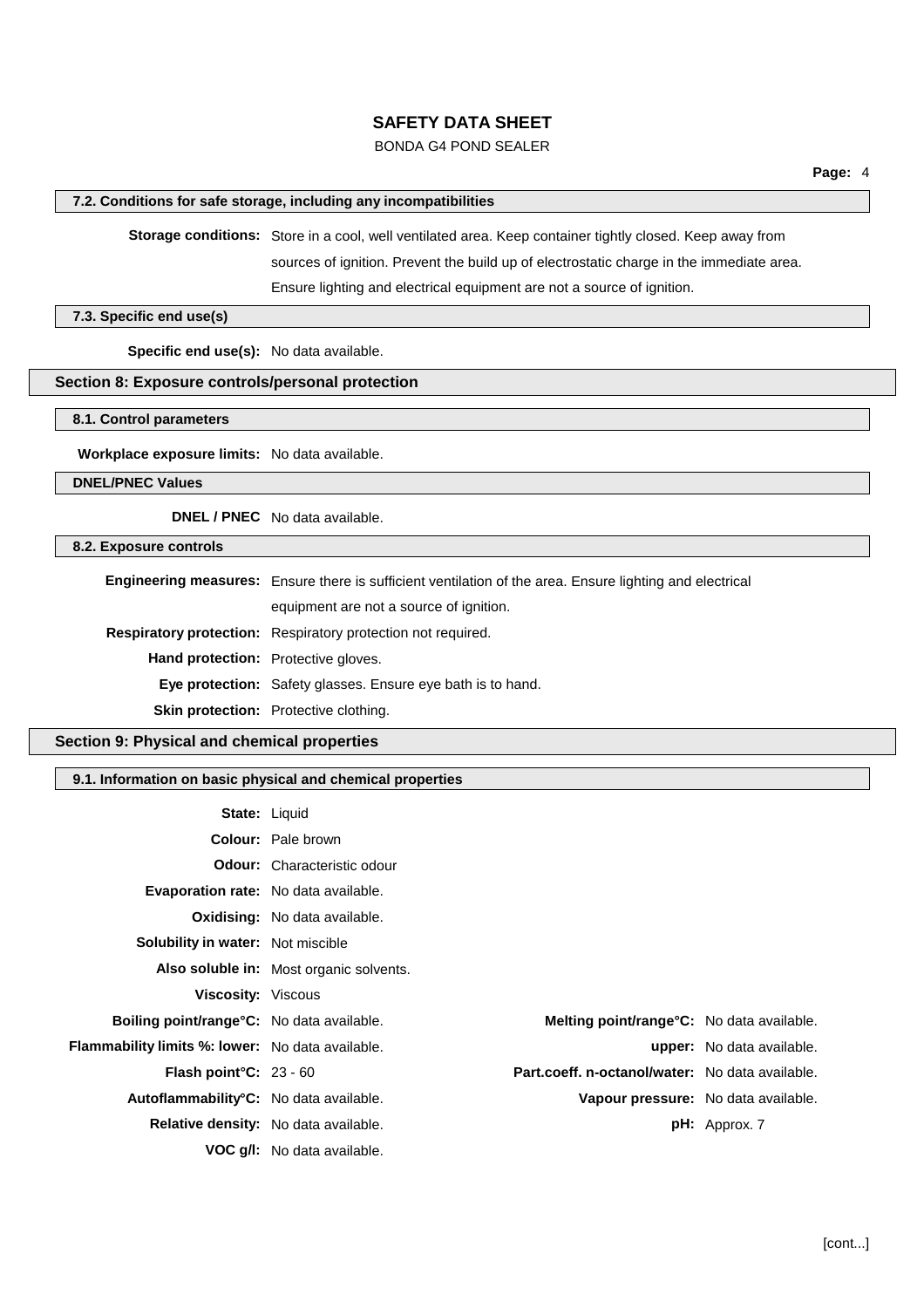## BONDA G4 POND SEALER

**Page:** 5

### **9.2. Other information**

**Other information:** No data available.

### **Section 10: Stability and reactivity**

#### **10.1. Reactivity**

**Reactivity:** Stable under recommended transport or storage conditions.

**10.2. Chemical stability**

**Chemical stability:** Stable under normal conditions. Stable at room temperature.

#### **10.3. Possibility of hazardous reactions**

**Hazardous reactions:** Hazardous reactions will not occur under normal transport or storage conditions.

Decomposition may occur on exposure to conditions or materials listed below.

## **10.4. Conditions to avoid**

**Conditions to avoid:** Heat. Hot surfaces. Sources of ignition. Flames.

## **10.5. Incompatible materials**

**Materials to avoid:** Strong oxidising agents. Strong acids.

### **10.6. Hazardous decomposition products**

**Haz. decomp. products:** In combustion emits toxic fumes.

#### **Section 11: Toxicological information**

#### **11.1. Information on toxicological effects**

#### **Relevant hazards for product:**

| Hazard                         | Route                    | Basis                 |
|--------------------------------|--------------------------|-----------------------|
| Skin corrosion/irritation      | <b>DRM</b>               | Hazardous: calculated |
| Serious eye damage/irritation  | <b>OPT</b>               | Hazardous: calculated |
| Respiratory/skin sensitisation | DRM                      | Hazardous: calculated |
| Carcinogenicity                |                          | Hazardous: calculated |
| STOT-single exposure           |                          | Hazardous: calculated |
| STOT-repeated exposure         | $\overline{\phantom{0}}$ | Hazardous: calculated |

#### **Symptoms / routes of exposure**

**Skin contact:** There may be mild irritation at the site of contact.

**Eye contact:** There may be irritation and redness.

**Ingestion:** There may be irritation of the throat.

**Inhalation:** No symptoms.

#### **Section 12: Ecological information**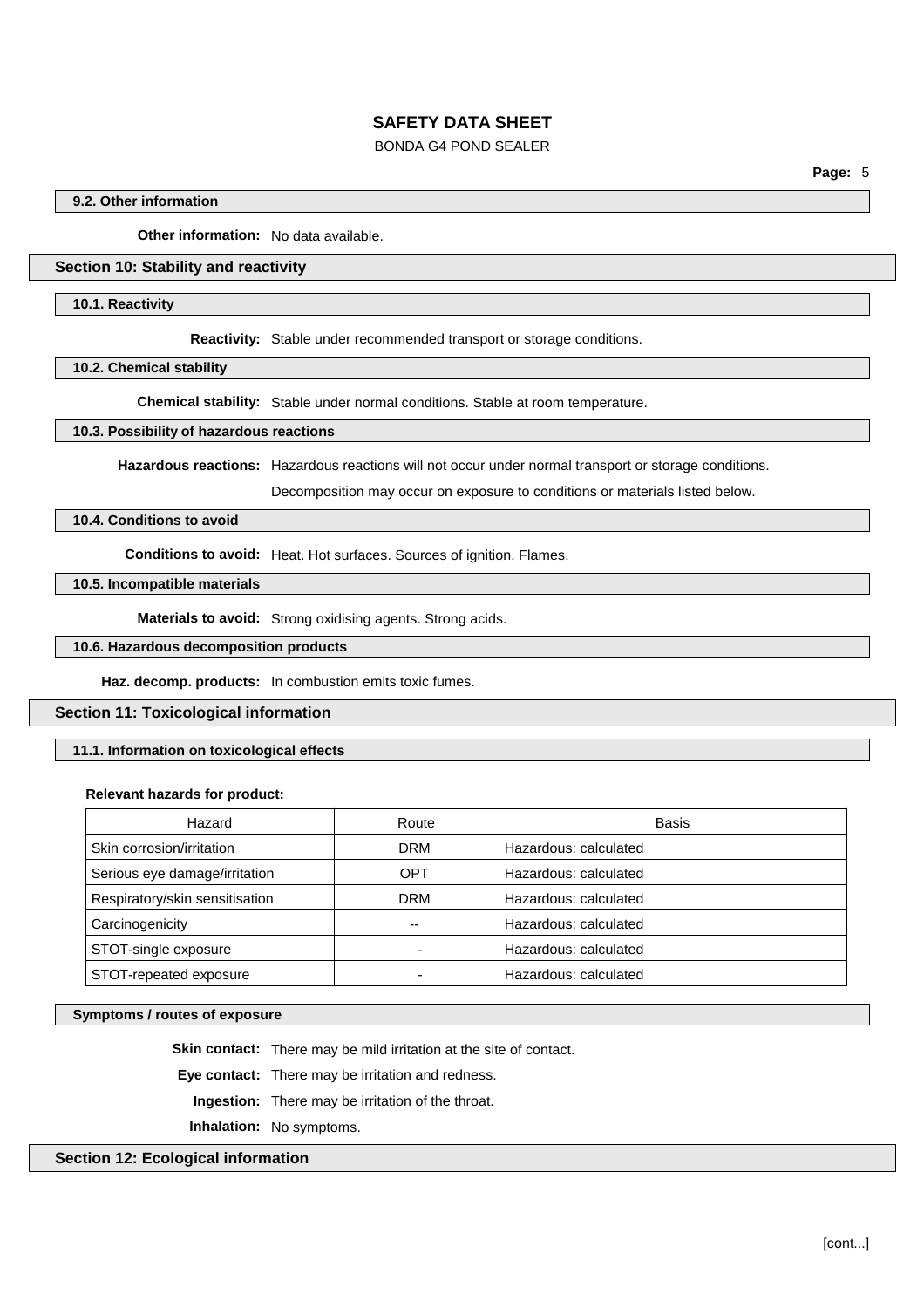## BONDA G4 POND SEALER

**Page:** 6

## **12.1. Toxicity**

**Ecotoxicity values:** No data available.

## **12.2. Persistence and degradability**

**Persistence and degradability:** Biodegradable.

## **12.3. Bioaccumulative potential**

**Bioaccumulative potential:** No bioaccumulation potential.

**12.4. Mobility in soil**

**Mobility:** Readily absorbed into soil.

## **12.5. Results of PBT and vPvB assessment**

**PBT identification:** This product is not identified as a PBT/vPvB substance.

**12.6. Other adverse effects**

**Other adverse effects:** Negligible ecotoxicity.

**Section 13: Disposal considerations**

**13.1. Waste treatment methods**

**Disposal operations:** Transfer to a suitable container and arrange for collection by specialised disposal

company.

**NB:** The user's attention is drawn to the possible existence of regional or national regulations regarding disposal.

## **Section 14: Transport information**

**14.1. UN number**

**UN number:** UN1263

# **14.2. UN proper shipping name**

**14.3. Transport hazard class(es)**

**Transport class:** 3

**14.4. Packing group**

**Packing group:** III

**14.5. Environmental hazards**

**Environmentally hazardous:** No **Marine pollutant:** No

**14.6. Special precautions for user**

**Special precautions:** No special precautions.

**Section 15: Regulatory information**